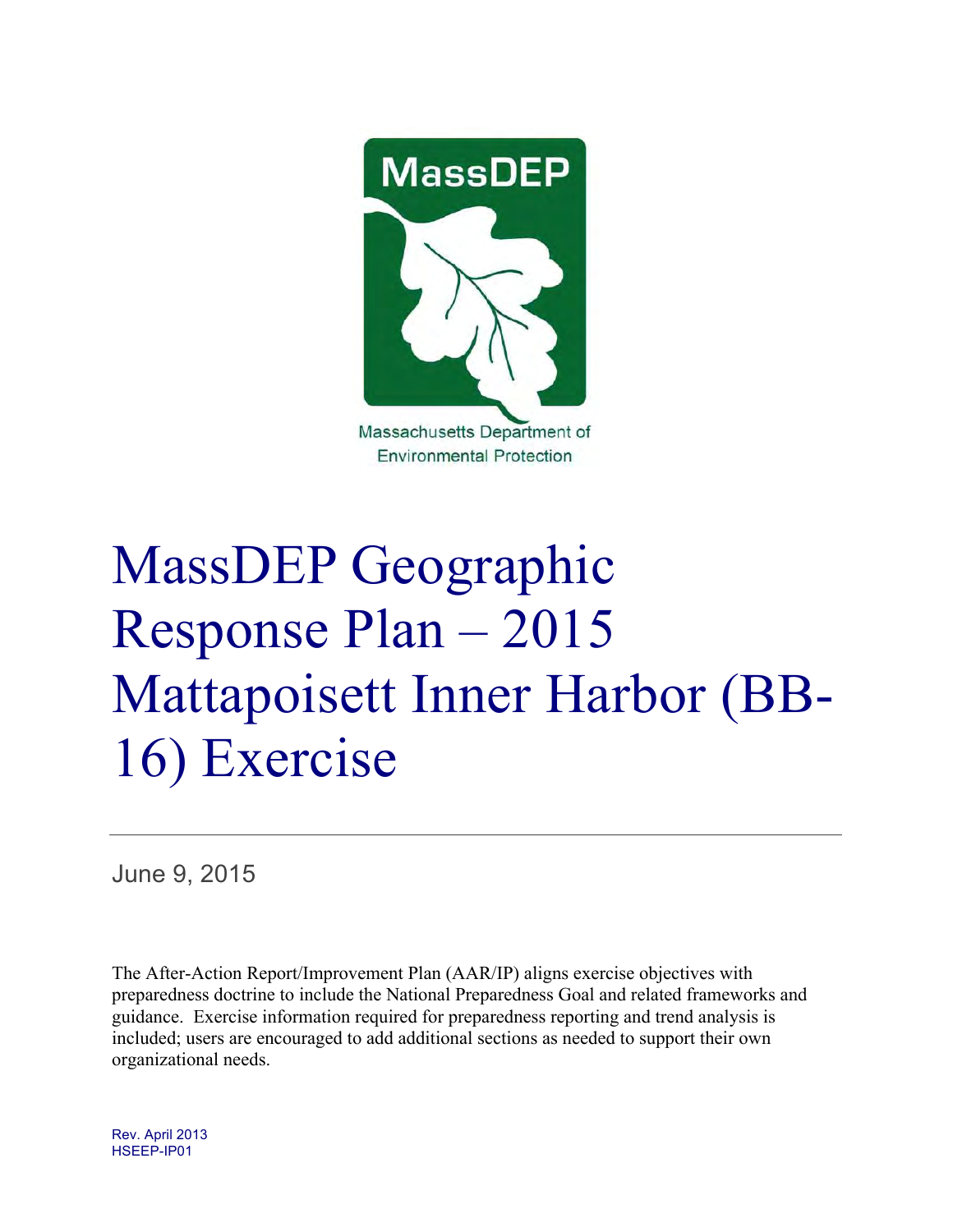# **EXERCISE OVERVIEW**

| <b>Exercise Name</b>              | 2015 Buzzards Bay GRP Exercise                                                                                                                                                                                                                                                                                           |  |  |  |  |  |
|-----------------------------------|--------------------------------------------------------------------------------------------------------------------------------------------------------------------------------------------------------------------------------------------------------------------------------------------------------------------------|--|--|--|--|--|
| <b>Exercise Dates</b>             | June 9, 2015                                                                                                                                                                                                                                                                                                             |  |  |  |  |  |
| <b>Scope</b>                      | This exercise is a Full Scale Exercise, planned for approximately six hours in<br>Mattapoisett, MA and upon the waters of Mattapoisett Harbor and the<br>Mattapoisett River. Exercise play is limited to Mattapoisett Harbor, the<br>Mattapoisett River and adjacent waters.                                             |  |  |  |  |  |
| <b>Mission Area(s)</b>            | Response                                                                                                                                                                                                                                                                                                                 |  |  |  |  |  |
| Core<br><b>Capabilities</b>       | Environmental Response/Health and Safety, Operational Coordination,<br><b>Operational Communications</b>                                                                                                                                                                                                                 |  |  |  |  |  |
|                                   | Objective 1: Demonstrate the ability to deploy oil spill equipment from one<br>or more MassDEP pre-positioned oil spill response trailers utilizing common<br>Geographic Response Plan (GRP) tactics.                                                                                                                    |  |  |  |  |  |
| <b>Objectives</b>                 | Objective 2: Demonstrate the ability to assemble a spill response<br>organization utilizing Incident Command System (ICS) principles through<br>development and execution of an Assignment List (ICS 201) and<br>implementation of on-site incident management and tactical operations.                                  |  |  |  |  |  |
|                                   | Objective 3: Demonstrate the ability to effectively communicate between<br>multiple local, state, and federal agencies including fire departments, police<br>departments, harbormasters, and other state and federal first responders using<br>both UHF and VHF communications.                                          |  |  |  |  |  |
| <b>Threat or</b><br><b>Hazard</b> | Discharge of oil into a navigable waterway                                                                                                                                                                                                                                                                               |  |  |  |  |  |
| <b>Scenario</b>                   | An oil spill has occurred that threatens Mattapoisett Harbor and the<br>Mattapoisett River. The Mattapoisett and Marion Fire Departments and<br>Harbormasters staff will utilize GRP BB-16 to deploy protective booming to<br>protect sensitive resources in and near Mattapoisett Harbor and the<br>Mattapoisett River. |  |  |  |  |  |
| <b>Sponsor</b>                    | Massachusetts Department of Environmental Protection. Program funds will<br>be utilized for first responder backfill and overtime costs.                                                                                                                                                                                 |  |  |  |  |  |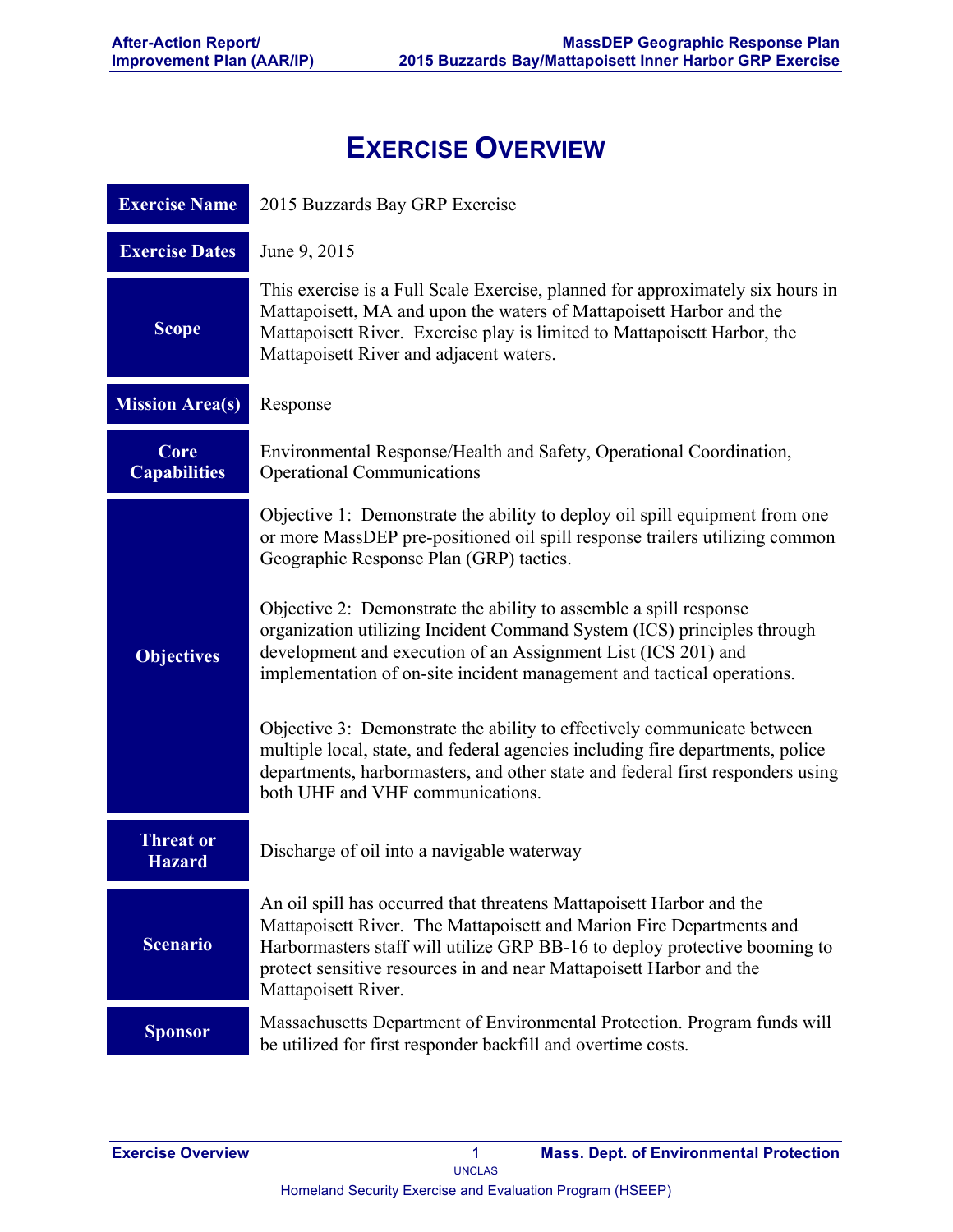|                                              | Participating organizations included:                                                                                                                                                                                                                                                                                                                        |
|----------------------------------------------|--------------------------------------------------------------------------------------------------------------------------------------------------------------------------------------------------------------------------------------------------------------------------------------------------------------------------------------------------------------|
| <b>Participating</b><br><b>Organizations</b> | Mattapoisett Fire Department (MFD)<br>Mattapoisett Harbormaster (MHM)<br>Marion Fire Department (EFD)<br>Marion Harbormaster (EHM)<br><b>MassDEP</b><br>U.S. Coast Guard Sector Southeastern New England (USCG)<br>Moran Environmental Recovery (MER)<br>Nuka Research and Planning Group, LLC (Nuka Research)<br>Note: See Appendix B for participant count |
| <b>Point of Contact</b>                      | Stephen Mahoney, Environmental Analyst<br>Massachusetts Department of Environmental Protection<br>Oil Spill Prevention and Response Program<br>1 Winter St.<br>Boston, MA 02108<br>$(617)$ 292-5516<br>Stephen.Mahoney@state.ma.us                                                                                                                           |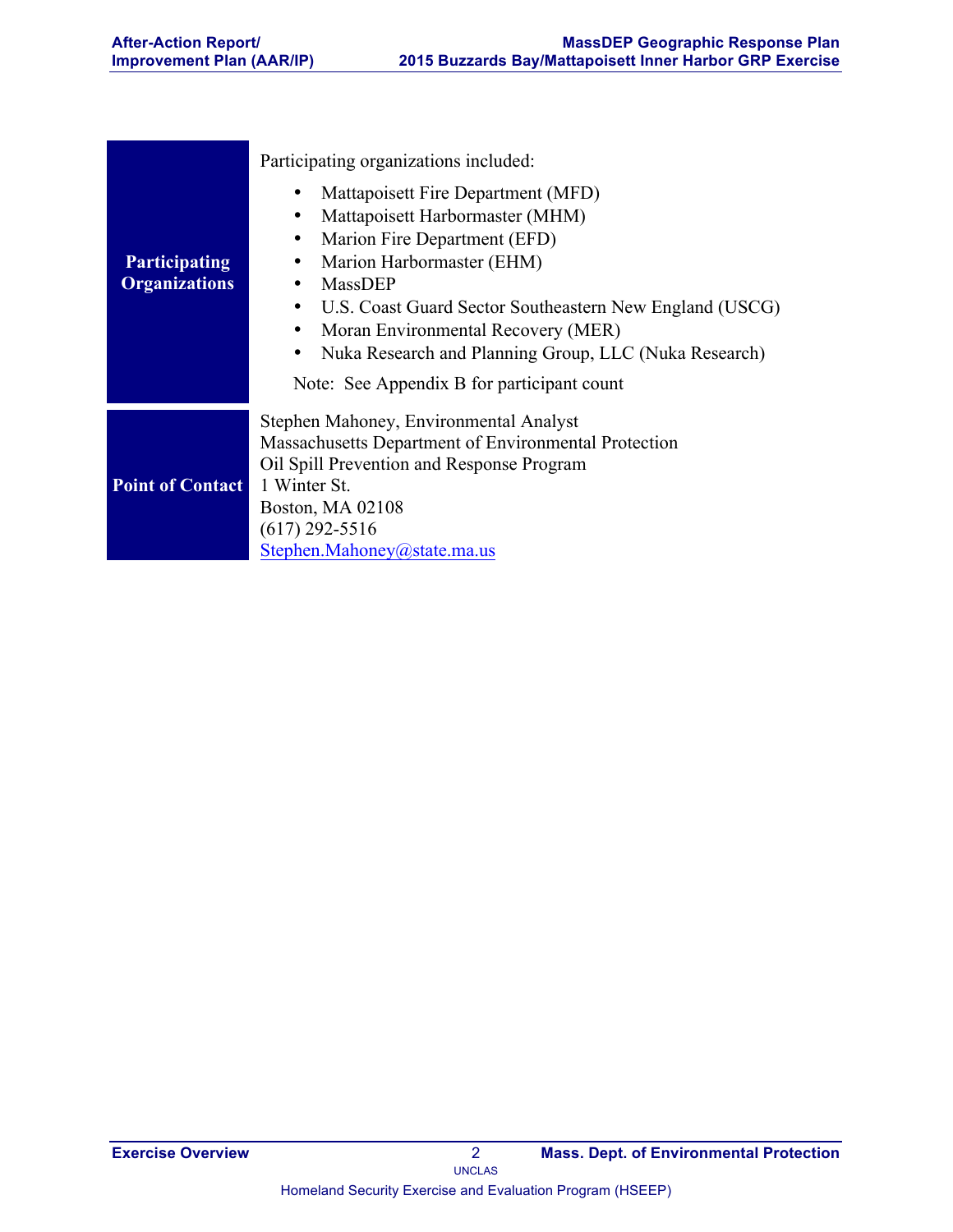# **ANALYSIS OF CORE CAPABILITIES**

Aligning exercise objectives and core capabilities provides a consistent taxonomy for evaluation that transcends individual exercises to support preparedness reporting and trend analysis. Table 1 includes the exercise objectives, aligned core capabilities, and performance ratings for each core capability as observed during the exercise and determined by the evaluation team. Table 2 includes compiled data from the Exercise Evaluation Guide (EEG) including the organizational capability targets, associated critical tasks, and observations as observed during the exercise and determined by the evaluation team.

| <b>Objective</b>                                                                                                                                                                                                                                                                                                         | <b>Core Capability</b>                         | <b>Performed</b><br>without<br><b>Challenges</b><br>(P) | <b>Performed</b><br>with Some<br><b>Challenges</b><br>(S) | <b>Performed</b><br>with Major<br><b>Challenges</b><br>(M) | <b>Unable to</b><br>be<br><b>Performed</b><br>(U) |
|--------------------------------------------------------------------------------------------------------------------------------------------------------------------------------------------------------------------------------------------------------------------------------------------------------------------------|------------------------------------------------|---------------------------------------------------------|-----------------------------------------------------------|------------------------------------------------------------|---------------------------------------------------|
| Demonstrate the ability<br>to deploy oil spill<br>equipment from one or<br>more MassDEP pre-<br>positioned oil spill<br>response trailers<br>utilizing common<br>Geographic Response<br>Plan (GRP) tactics.                                                                                                              | Environmental<br>Response/Health and<br>Safety | P                                                       |                                                           |                                                            |                                                   |
| Demonstrate the ability<br>to assemble a spill<br>response organization<br>utilizing Incident<br><b>Command System</b><br>(ICS) principles through<br>development and<br>execution of an<br><b>Assignment List (ICS)</b><br>204) and<br>implementation of on-<br>site incident<br>management and<br>tactical operations. | Operational<br>Coordination                    | P                                                       |                                                           |                                                            |                                                   |
| Demonstrate the ability<br>to effectively<br>communicate between<br>multiple local, state,<br>and federal agencies<br>including fire<br>departments, police<br>departments,<br>harbormasters, and<br>other state and federal<br>first responders using<br>both UHF and VHF<br>communications                             | Operational<br>Communications                  | P                                                       |                                                           |                                                            |                                                   |

**Ratings Definitions:**

• Performed without Challenges (P): The targets and critical tasks associated with the core capability were completed in a manner that achieved the objective(s) and did not negatively impact the performance of other activities. Performance of this activity did not contribute to additional health and/or safety risks for the public or for emergency workers, and it was conducted in accordance with applicable plans, policies, procedures, regulations, and laws.

• Performed with Some Challenges (S): The targets and critical tasks associated with the core capability were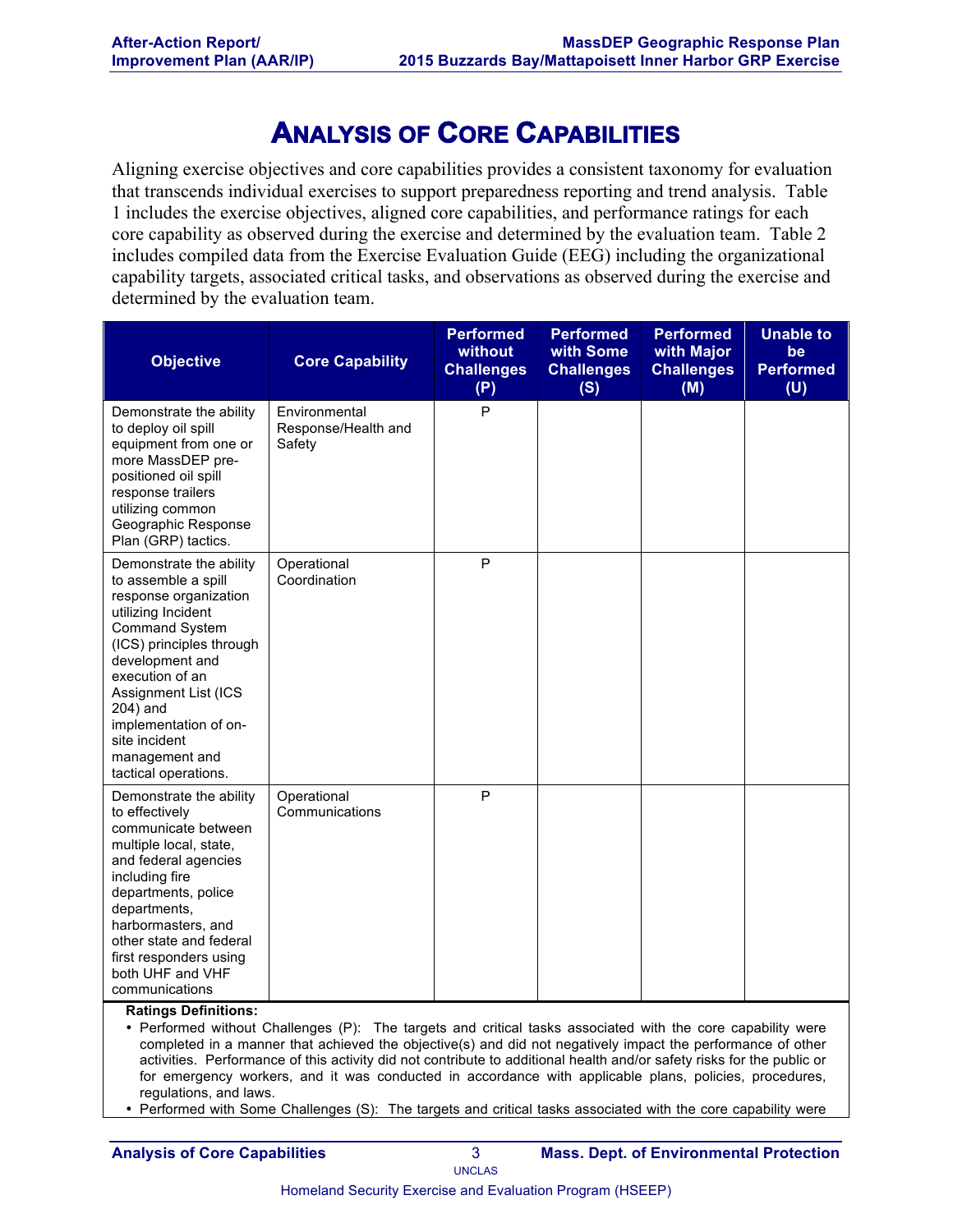| <b>Objective</b>                                                                                                                                                                                                                                                                                                                                                                                                                                                                                                                                                                                                                                                                                                                                                                                                                                                                                                                                                                                 | <b>Core Capability</b> | <b>Performed</b><br>without<br><b>Challenges</b><br>(P) | <b>Performed</b><br>with Some<br><b>Challenges</b><br>(S) | <b>Performed</b><br>with Major<br><b>Challenges</b><br>(M) | <b>Unable to</b><br>be:<br><b>Performed</b><br>(U) |
|--------------------------------------------------------------------------------------------------------------------------------------------------------------------------------------------------------------------------------------------------------------------------------------------------------------------------------------------------------------------------------------------------------------------------------------------------------------------------------------------------------------------------------------------------------------------------------------------------------------------------------------------------------------------------------------------------------------------------------------------------------------------------------------------------------------------------------------------------------------------------------------------------------------------------------------------------------------------------------------------------|------------------------|---------------------------------------------------------|-----------------------------------------------------------|------------------------------------------------------------|----------------------------------------------------|
| completed in a manner that achieved the objective(s) and did not negatively impact the performance of other<br>activities. Performance of this activity did not contribute to additional health and/or safety risks for the public or<br>for emergency workers, and it was conducted in accordance with applicable plans, policies, procedures,<br>regulations, and laws. However, opportunities to enhance effectiveness and/or efficiency were identified.<br>• Performed with Major Challenges (M): The targets and critical tasks associated with the core capability were<br>completed in a manner that achieved the objective(s), but some or all of the following were observed:<br>demonstrated performance had a negative impact on the performance of other activities; contributed to<br>additional health and/or safety risks for the public or for emergency workers; and/or was not conducted in<br>accordance with applicable plans, policies, procedures, regulations, and laws. |                        |                                                         |                                                           |                                                            |                                                    |

• Unable to be Performed (U): The targets and critical tasks associated with the core capability were not performed in a manner that achieved the objective(s).

#### **Table 1. Summary of Core Capability Performance**

| <b>Core</b><br><b>Capability</b>                                        | <b>Organizational</b><br><b>Capability Target</b>  | <b>Associated Critical</b><br><b>Tasks</b>                                                                                                                                                                                                                   | <b>Observation Notes</b>                                                                                                                                                                                                                                                                                                                                                                                                                                                                                                                                                  |
|-------------------------------------------------------------------------|----------------------------------------------------|--------------------------------------------------------------------------------------------------------------------------------------------------------------------------------------------------------------------------------------------------------------|---------------------------------------------------------------------------------------------------------------------------------------------------------------------------------------------------------------------------------------------------------------------------------------------------------------------------------------------------------------------------------------------------------------------------------------------------------------------------------------------------------------------------------------------------------------------------|
| <b>Environmental</b><br>Response/<br><b>Health and</b><br><b>Safety</b> | Overview of<br><b>Response</b><br><b>Equipment</b> | <b>Access Mass DEP</b><br>$\bullet$<br>Trailer<br>Identify boom and<br>$\bullet$<br>sorbents<br>Connect boom<br>$\bullet$<br>together<br>Connect towing<br>$\bullet$<br>bridle to boom<br>Connect<br>$\bullet$<br>components of<br>anchor system<br>together | Performed without Challenges (P)<br>$\bullet$<br>All skills successfully demonstrated<br>$\bullet$<br>during exercise<br>Full participation by students in<br>$\bullet$<br>demonstration portion of the<br>instruction.<br>Classroom & equipment<br>$\bullet$<br>familiarization training was excellent<br>Area for Improvement: Add section<br>during classroom that would address<br>how a gasoline spill is different from<br>other oil spills.                                                                                                                        |
|                                                                         | <b>Basic Booming</b><br><b>Operations</b>          | Transport and tow<br>$\bullet$<br>boom.<br>Critical Task:<br>$\bullet$<br>Anchoring and<br>Connecting boom to<br>shore<br>Critical Task: Safe<br>$\bullet$<br>vessel and crew<br>operations. (Refer to<br>ICS-208)                                           | Performed Without Challenges (P)<br>$\bullet$<br>All boat crews effectively worked<br>$\bullet$<br>together, towing and controlling<br>boom deployment safely.<br>Shore teams were excellent, both<br>$\bullet$<br>used rebar stakes to effectively<br>anchor boom to shore.<br>Member of boat crew initially without<br>$\bullet$<br>PFD identified. Situation corrected<br>on spot.                                                                                                                                                                                     |
|                                                                         | <b>Implement</b><br><b>Tactics in GRP</b>          | <b>Deploy Diversions</b><br>$\bullet$<br>Boom Tactics for<br>Flood and Ebb tides<br>$\bullet$                                                                                                                                                                | Exclusion deployment,<br>• Performed Without Challenges (P)<br>• Boom deployed as discussed in<br>briefing representing a modification of<br>GRP. Revised tactic proved to be<br>successful. Surrogate responded<br>more to the wind than tidal current.<br>• Area for improvement: Learned from<br>IC and Mattapoisett Fisheries Officer<br>that tidal flow from Brandt Island<br>Cove could potentially get behind the<br>exclusion array thru the channels<br>cutting across Mattapoisett Neck.<br>Recommend GRP for Brandt Island<br>Cove be reviewed for consistency |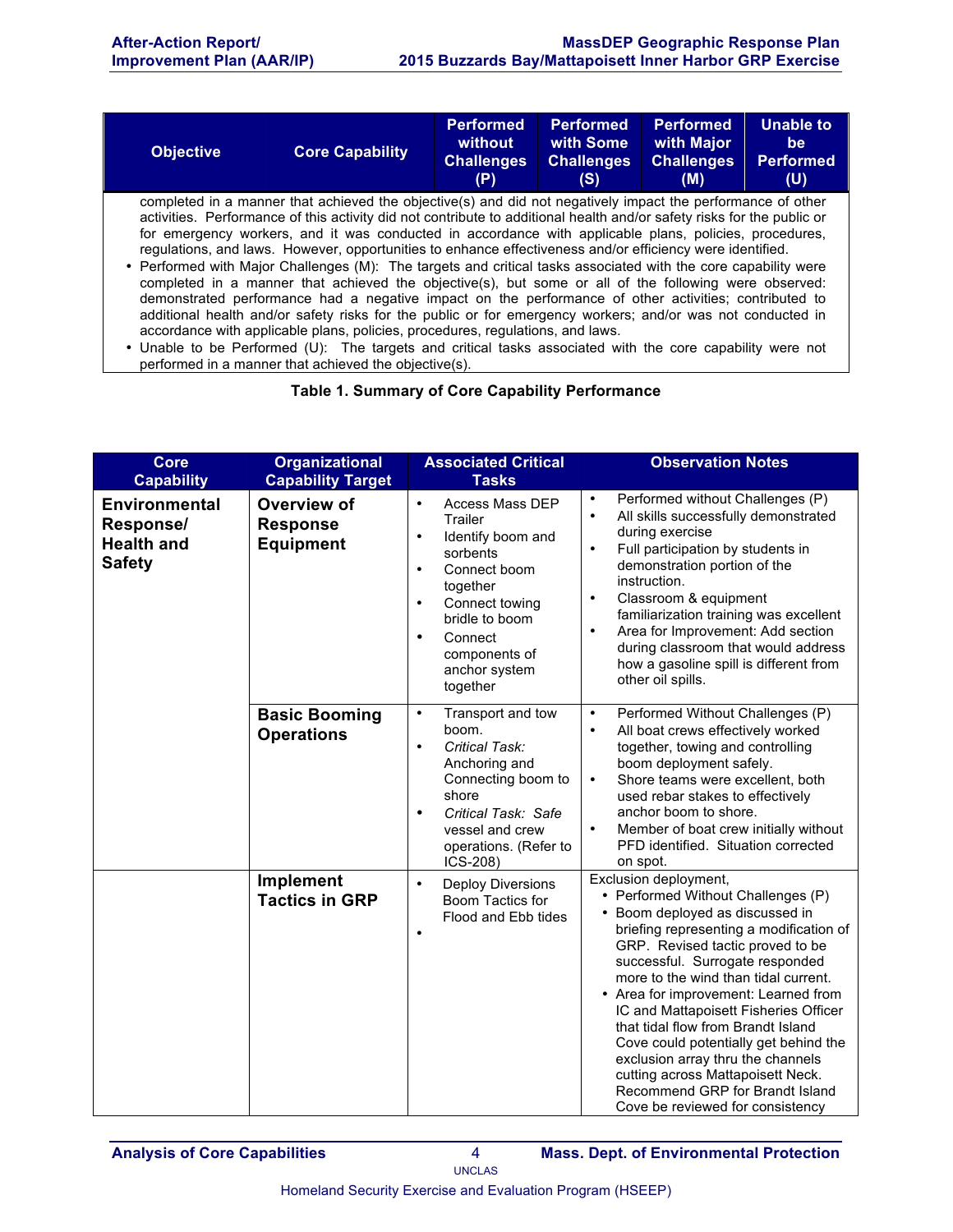| Core<br><b>Capability</b>                   | <b>Organizational</b><br><b>Capability Target</b>                                 | <b>Associated Critical</b><br><b>Tasks</b>                                                                                                                                                                      | <b>Observation Notes</b>                                                                                                                                                                                                                                                                                                                                                                                |
|---------------------------------------------|-----------------------------------------------------------------------------------|-----------------------------------------------------------------------------------------------------------------------------------------------------------------------------------------------------------------|---------------------------------------------------------------------------------------------------------------------------------------------------------------------------------------------------------------------------------------------------------------------------------------------------------------------------------------------------------------------------------------------------------|
|                                             |                                                                                   |                                                                                                                                                                                                                 | with revised tactic in this GRP.<br>• Concerned member of public inquired<br>about whether the exercise was a<br>real emergency. Recommend<br>purchasing signs to inform public of<br>Mass DEP training events.<br>One section of boom in the<br>$\bullet$<br>Mattapoisett DEP trailer had a ballast<br>chain that was too short. This defect<br>needs to be corrected or the boom<br>section replaced. |
| <b>Operational</b><br>Coordination          | Create and<br><b>Execute An</b><br><b>Assignment List</b><br>(ICS 201)            | Fill out ICS 201<br>$\bullet$<br>Assignments in ICS<br>$\bullet$<br>201 are followed<br>and on-scene<br>adjustments.<br>Participants<br>$\bullet$<br>demonstrate<br>command and<br>control of exercise          | IC performed superbly and did an<br>$\bullet$<br>outstanding job of directing<br>personnel & adjusted tactics exercise<br>based on observed conditions<br>Team make up well defined.<br>$\bullet$<br>There were enough personnel to<br>complete assignments.                                                                                                                                            |
| <b>Operational</b><br><b>Communications</b> | <b>Effectively</b><br>Communicate<br><b>Using UHF and</b><br><b>VHF equipment</b> | Create<br>٠<br>Communications<br>Plan<br>Communicate with<br>٠<br>other participants<br>using organic UHF<br>equipment<br>Communicate with<br>$\bullet$<br>other participants<br>using organic VHF<br>equipment | Performed without Challenges (P)<br>Communications interoperability<br>between departments was seamless.<br>Initially not enough VHF equipment<br>but situation was immediately<br>corrected. Communications were<br>very effective (CH 81).<br>Strong comms between shore and<br>water crews.<br>UHF Equipment not utilized.                                                                           |

**Table 2. Summary of Organizational Capability Targets and Associated Critical Tasks**

The following sections provide an overview of the performance related to each exercise objective and associated core capability, highlighting strengths and areas for improvement.

## **Objective 1: Demonstrate the ability to deploy oil spill equipment from one or more MassDEP pre-positioned oil spill response trailers utilizing common Geographic Response Plan (GRP) tactics**

The strengths and areas for improvement for each core capability aligned to this objective are described in this section.

## **Core Capability 1: Environmental Response/Health and Safety**

#### **Strengths**

The full capability level can be attributed to the following strengths:

**Strength 1:** Participants from multiple agencies (Marion, Mattapoisett, MassDEP) worked together to accomplish the goal.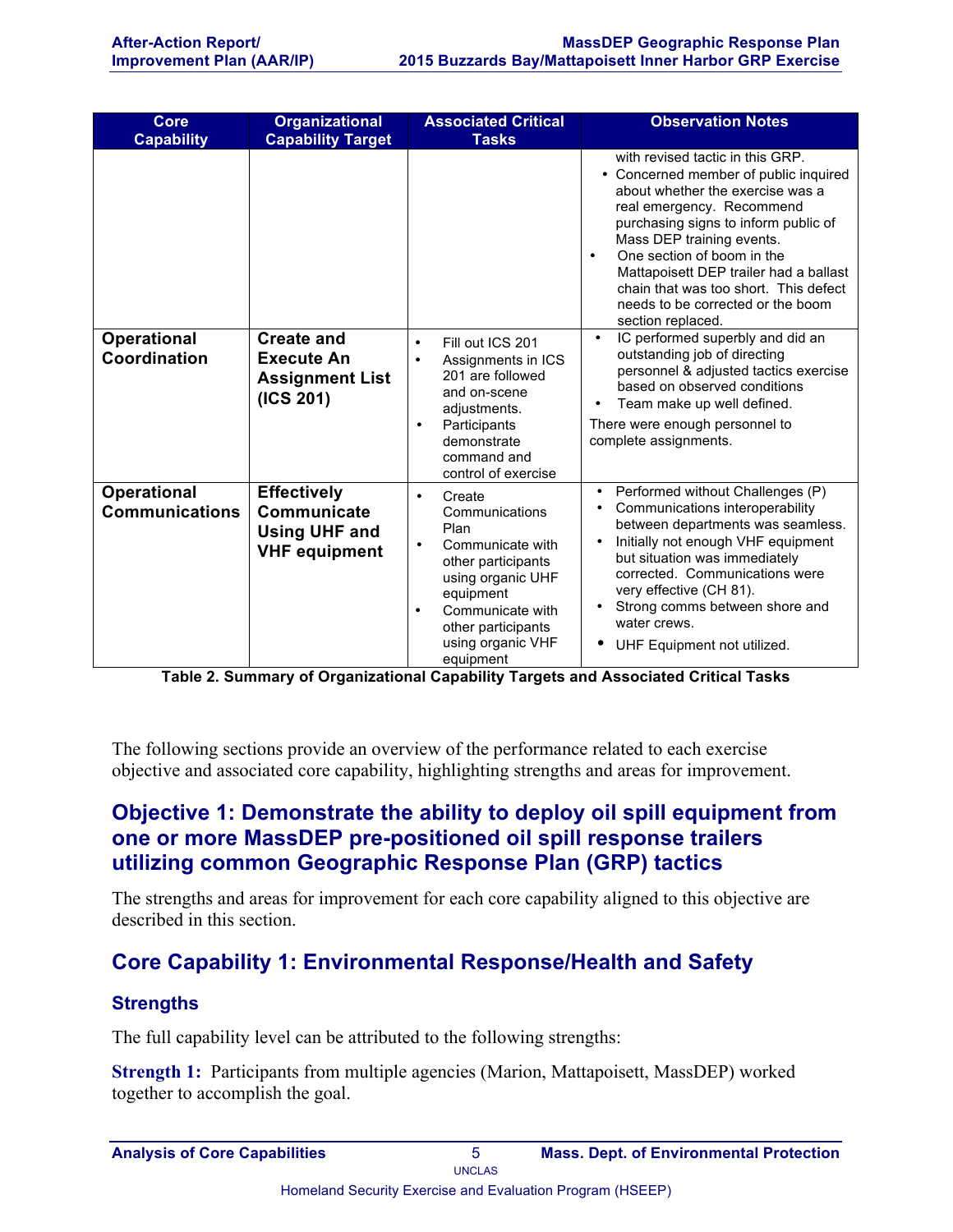**Strength 2:** All participants conducted the deployment safely. There was one potential safety incident and it was rapidly addressed.

#### **Areas for Improvement**

The following areas require improvement to achieve the full capability level:

**Area for Improvement 1:** The Mattapoisett Inner Harbor GRP (BB-16) requires revision based on the tactics used in the exercise and information obtained from local responders and needs to be reviewed for consistency with the GRP for Brandt Island Cove.

**Reference:** Massachusetts Geographic Response Plan Tactics Guide

#### **Analysis:** N/A

**Area for Improvement 2:** One shore team initially deployed their rebar stakes below the high tide line but that was corrected on the spot. Both shore anchors were slightly above the high tide line and could have been moved back a bit further.



Shore Team adjusts placement of boom anchoring location

Photo courtesy of Nuka Research & Planning Group

**Reference:** Massachusetts Geographic Response Plan Tactics Guide

**Analysis:** Addressed in the debrief. Both teams did an outstanding job of setting up their anchor systems on shore and they held extremely well. No further action required.

**Area for Improvement 3:** A concerned member of the public approached the exercise to inquire as to whether this was an actual emergency.

**Reference:** N/A.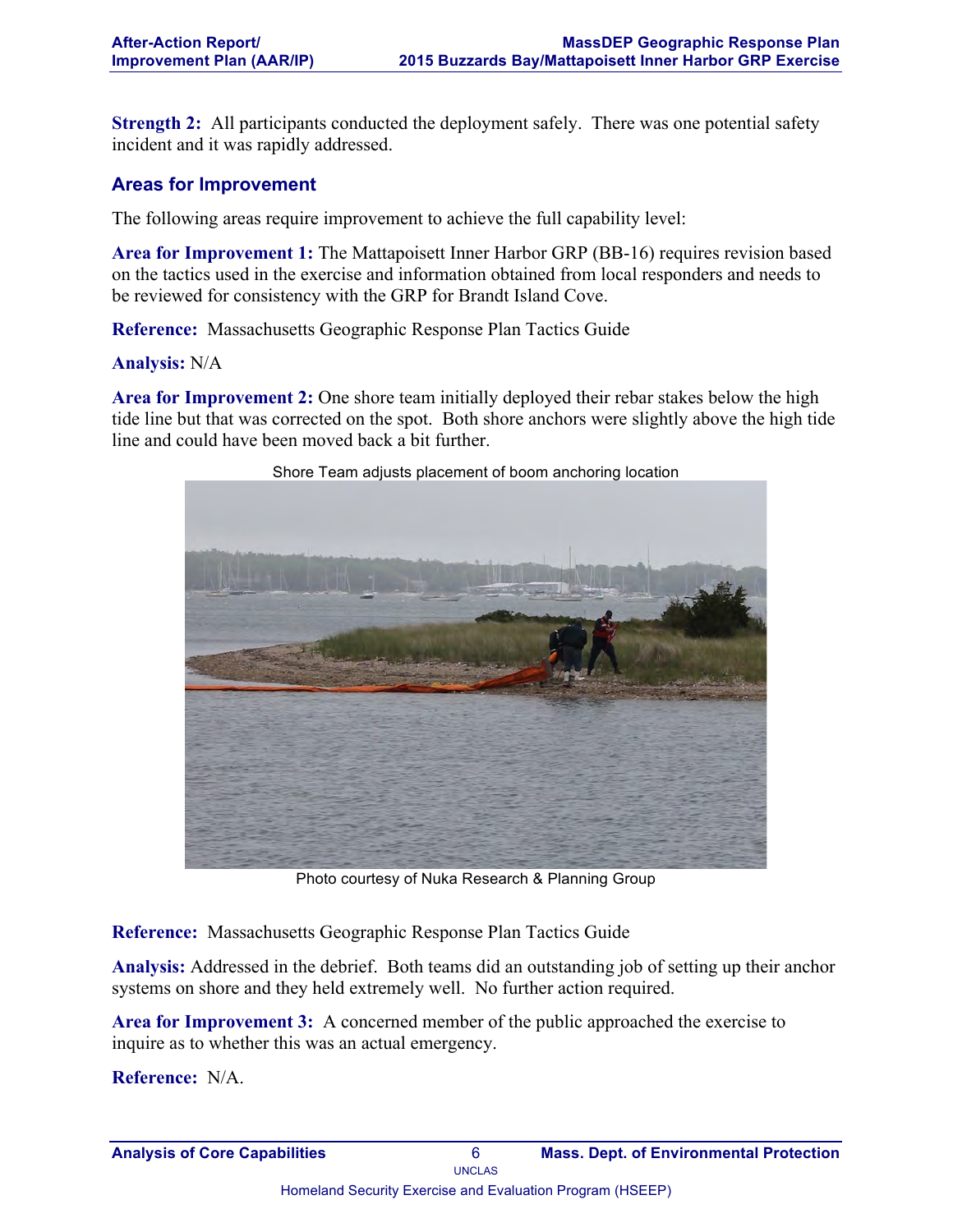**Analysis:** This happens routinely during just about every GRP exercise conducted. Recommend signs be purchased to inform the public that a MassDEP drill is being conducted.

## **Objective 2: Demonstrate the ability to assemble a spill response organization utilizing Incident Command System (ICS) principles through development and execution of an Assignment List (ICS 201) and implementation of on-site incident management and tactical operations.**

The strengths and areas for improvement for each core capability aligned to this objective are described in this section.

## **Core Capability 2: Operational Coordination**

#### **Strengths**

The full capability level can be attributed to the following strengths:

**Strength 1:** The Incident Commander did an outstanding job. All personnel were clear on assignments during the exercise and readily followed instructions/directions from the IC.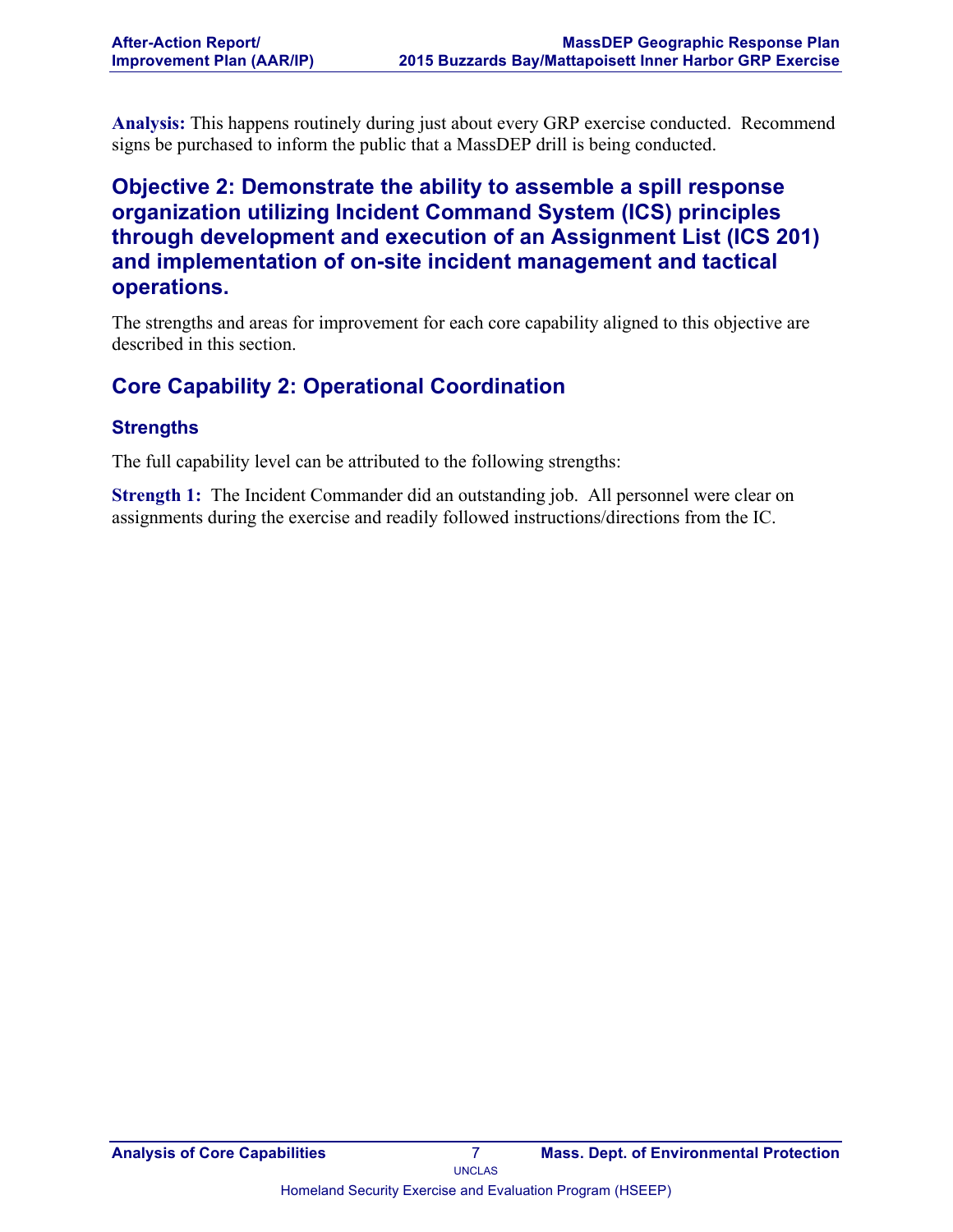Incident Commander directs boom deployment assets



Photo courtesy of Nuka Research & Planning Group

#### **Areas for Improvement**

The following areas require improvement to achieve the full capability level:

**Area for Improvement 1:** None to report. The Incident Commander was fully in control of the exercise at all times. He used the assets under his control to deploy the exclusion tactic and had boats in position to adjust as necessary.

#### **Reference:** N/A

**Analysis:** N/A

### **Objective 3: Demonstrate the ability to effectively communicate between multiple local, state, and federal agencies including fire departments, police departments, harbormasters, and other state and federal first responders using both UHF and VHF communications**

The strengths and areas for improvement for each core capability aligned to this objective are described in this section.

## **Core Capability 3: Operational Communications**

#### **Strengths**

The full capability level can be attributed to the following strengths:

**Strength 1:** Clear and effective communications between all participants was maintained throughout the exercise. All participants maintained good radio discipline. Extraneous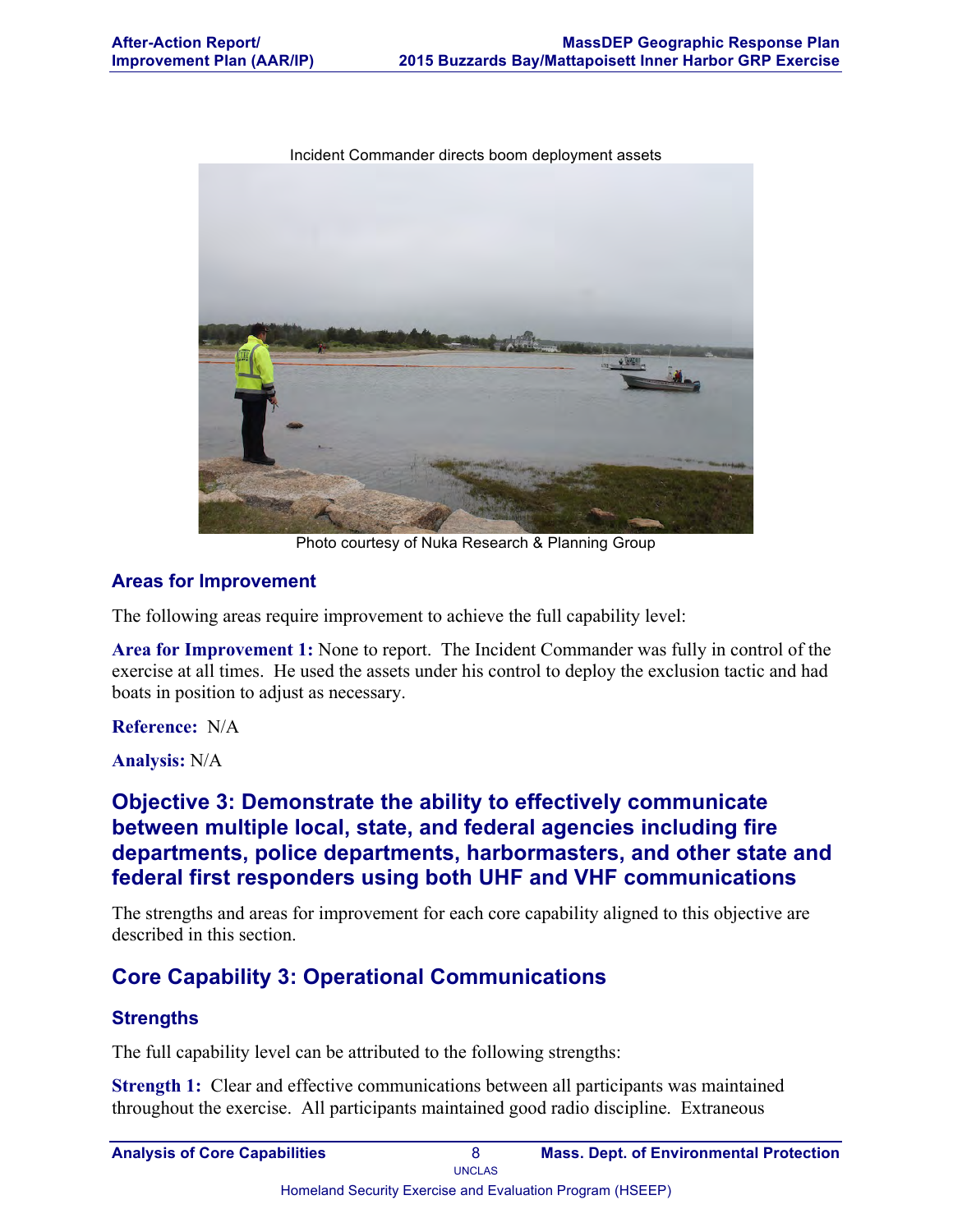communication was kept to a minimum and clear guidance and asset coordination was provided to accomplish deployment objectives.

#### **Areas for Improvement**

The following areas require improvement to achieve the full capability level:

Area for Improvement 1: None to report. It's clear that the exercise participants were experienced with using the oil spill response equipment. It's also clear that they routinely work together and have an excellent working relationship.

**Reference:** Homeland Security Exercise and Evaluation Program Guidance, April 2013, National Incident Management System

#### **Analysis:** N/A



Shore Team prepares boom for deployment

Photo courtesy of Nuka Research & Planning Group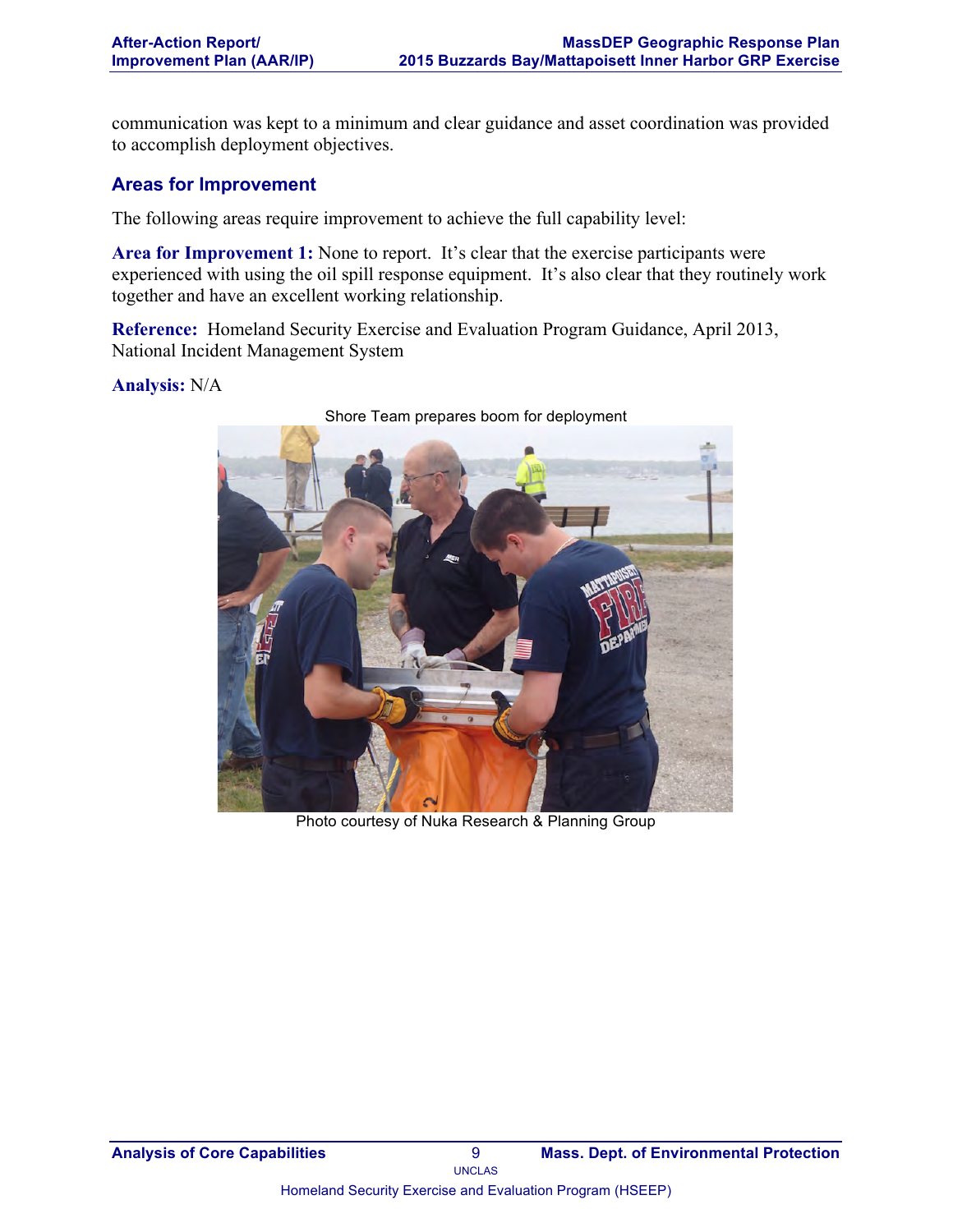Towing boom to configure exclusion boom strategy

Photo courtesy of Nuka Research & Planning Group

Vessel delivers boom to shoreside anchor point

Photo courtesy of Nuka Research & Planning Group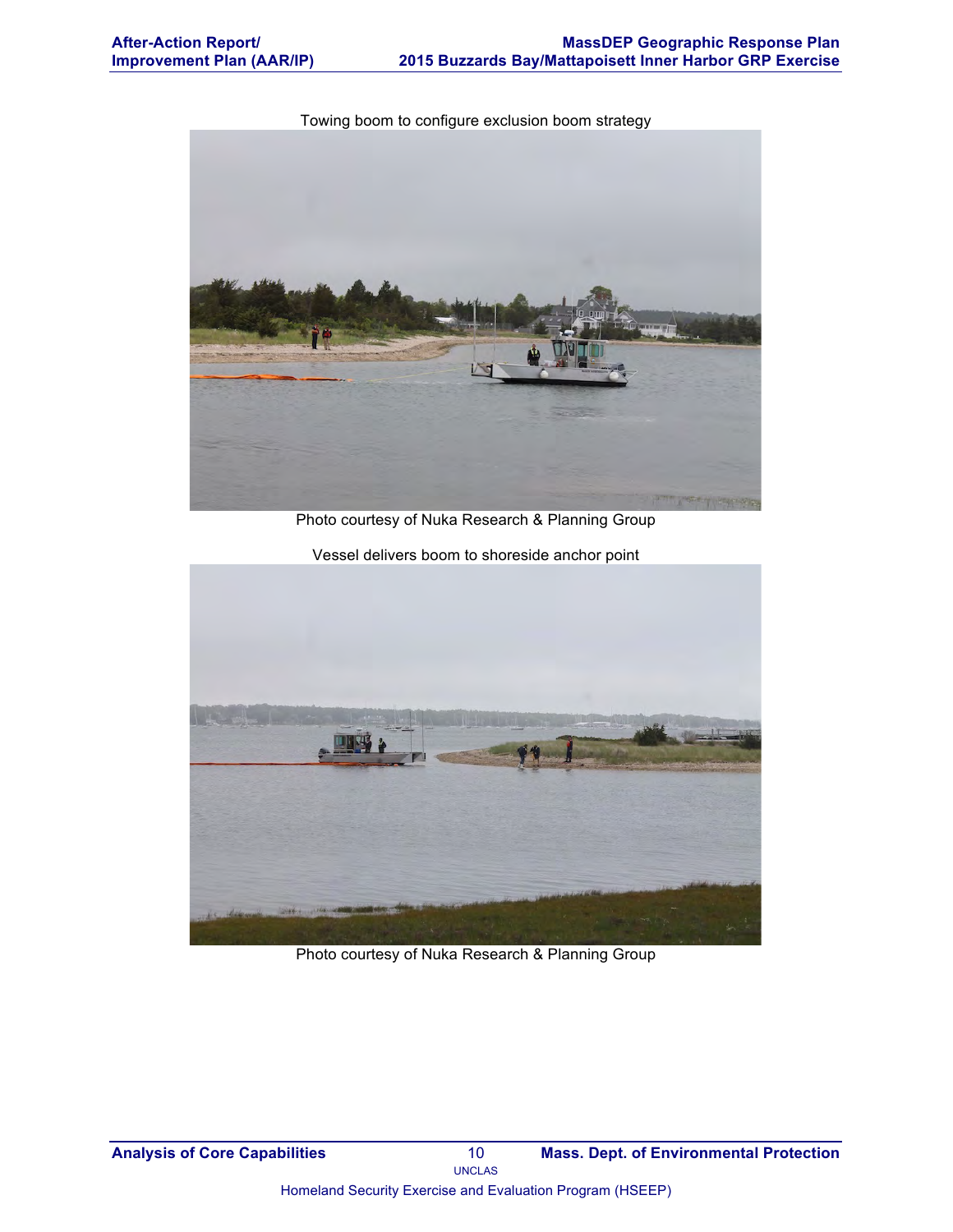Configuring chevron formation



Photo courtesy of Nuka Research & Planning Group



Deploying oil surrogate (peat moss)

Photo courtesy of Nuka Research & Planning Group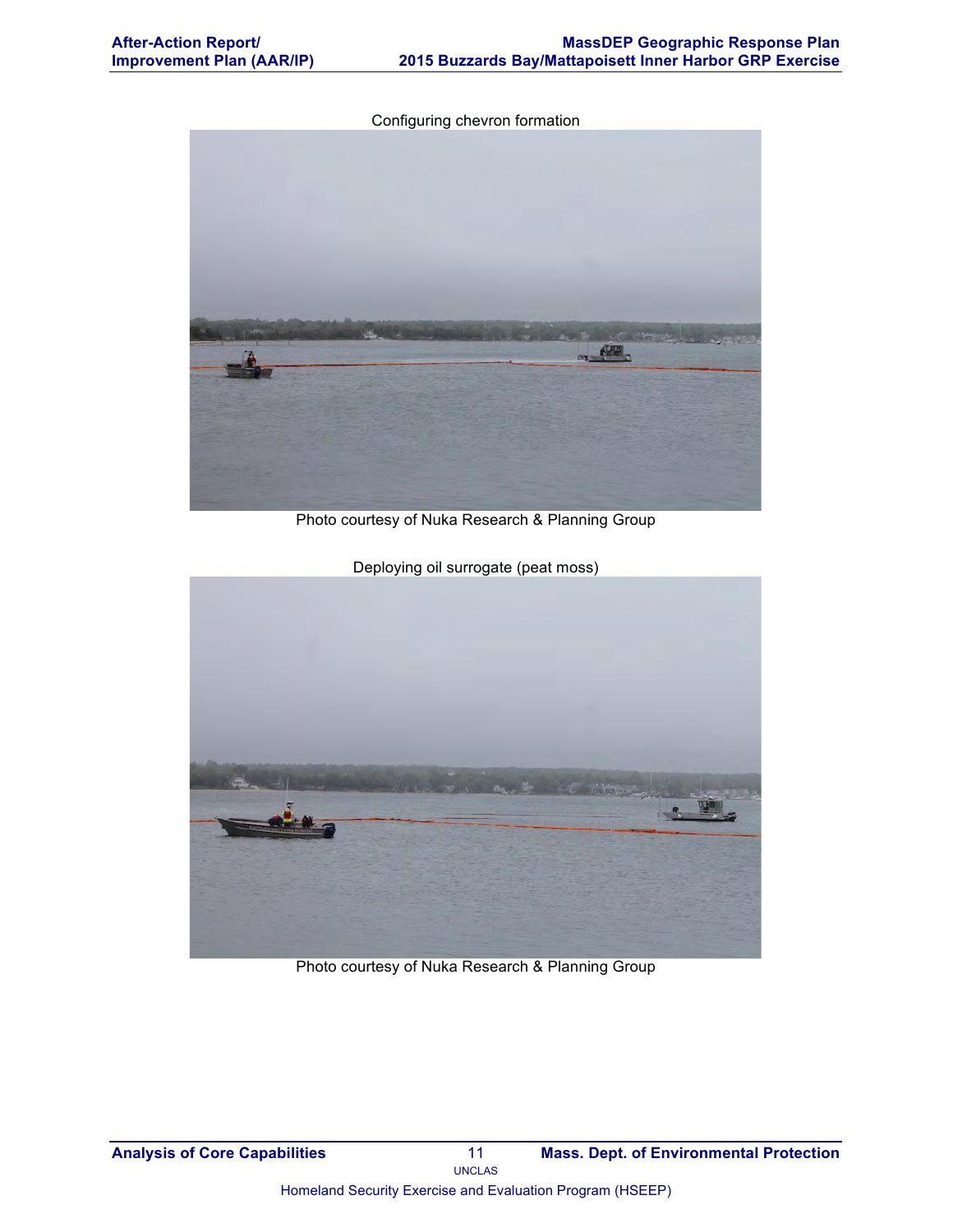Vessels work together to tow boom back to shore



Photo courtesy of Nuka Research & Planning Group



Photo courtesy of Nuka Research & Planning Group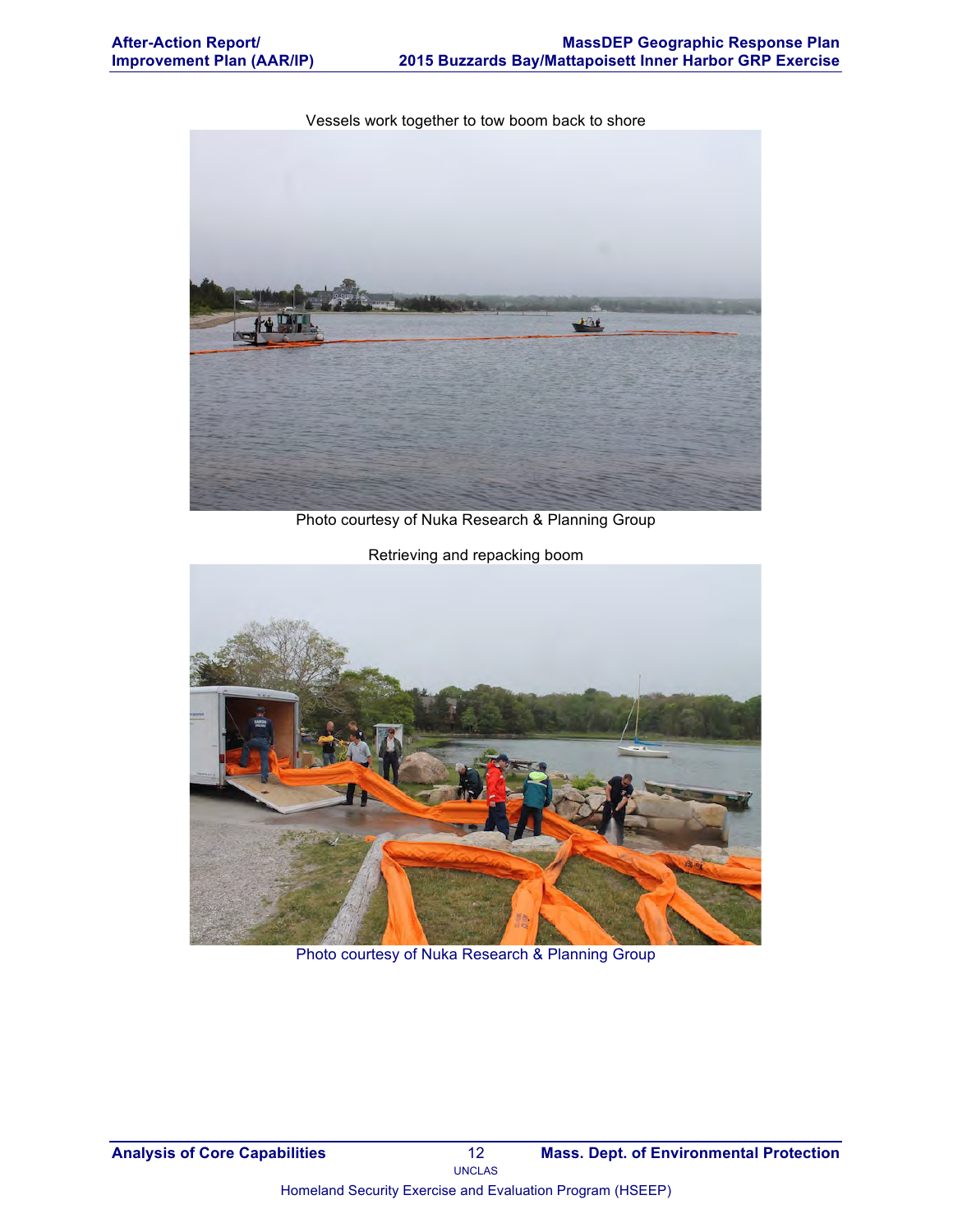# **APPENDIX A: IMPROVEMENT PLAN**

This IP has been developed specifically for Mattapoisett and Marion Fire Departments and Ipswich and Harbormasters following the Massachusetts Department of Environmental Protection 2015 Buzzards Bay/Mattapoisett Inner Harbor GRP Exercise conducted on June 9, 2015.

| <b>Core Capability</b>                                               | <b>Issue/Area for</b><br><b>Improvement</b>                                                        | <b>Corrective Action</b>                                                                                                              | <b>Capability</b><br>Element <sup>1</sup> | <b>Primary</b><br><b>Responsible</b><br><b>Organization</b> | <b>Organization</b><br><b>POC</b> | <b>Start Date</b> | <b>Completion</b><br><b>Date</b> |
|----------------------------------------------------------------------|----------------------------------------------------------------------------------------------------|---------------------------------------------------------------------------------------------------------------------------------------|-------------------------------------------|-------------------------------------------------------------|-----------------------------------|-------------------|----------------------------------|
| Core Capability 1:<br>Environmental<br>Response/Health<br>and Safety | 1. Implement<br>Tactics in GRP                                                                     | Revise Mattapoisett<br>Inner Harbor GRP (BB-<br>16) to incorporate<br>adjustments made to<br>tactics based on<br>observed conditions. | Planning                                  | Nuka Research                                               | Mike Popovich                     |                   |                                  |
| Core Capability 1:<br>Environmental<br>Response/Health<br>and Safety | 2. Implement<br>Tactics in GRP                                                                     | Review GRP for Brandt<br>Island Cove for<br>consistency with<br>revised tactic in this<br>GRP.                                        | Planning                                  | Nuka Research                                               | Mike Popovich                     |                   |                                  |
| Core Capability 1:<br>Environmental<br>Response/Health<br>and Safety | 3. Notification to<br>public that<br>training<br>exercises is<br>being<br>conducted.               | Recommend signs be<br>purchased to inform the<br>public that a MassDEP<br>drill is being conducted.                                   | Planning                                  | Nuka Research                                               | Mike Popovich                     |                   |                                  |
| Core Capability 1:<br>Environmental<br>Response/Health<br>and Safety | 4. Segment of<br>boom in<br>Mattapoisett<br>Trailer with a<br>ballast chain that<br>was too short. | Replace/correct.                                                                                                                      | Planning                                  | Moran<br>Environmental                                      | John Dupont                       |                   |                                  |
| Core Capability 1:<br>Environmental<br>Response/Health               | 5. Add section<br>during<br>classroom that                                                         | Add to classroom<br>training.                                                                                                         | Planning                                  | Nuka Research                                               | Mike Popovich                     |                   |                                  |

<sup>1</sup> Capability Elements are: Planning, Organization, Equipment, Training, or Exercise.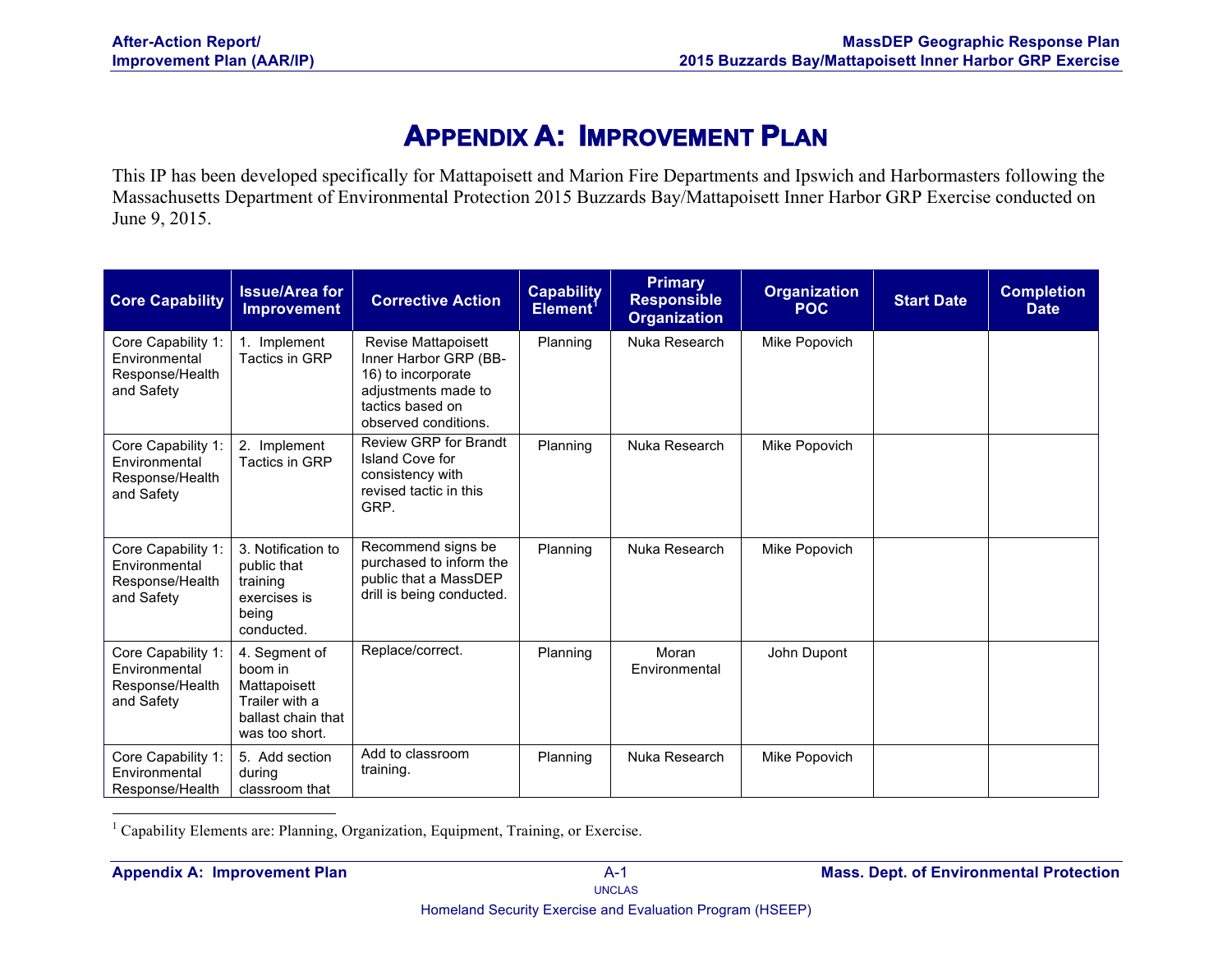| and Safety                                          | would address<br>how a gasoline<br>spill is different<br>from other oil<br>spills. |  |  |  |
|-----------------------------------------------------|------------------------------------------------------------------------------------|--|--|--|
| Core Capability 2:<br>Operational<br>Coordination   | N/A                                                                                |  |  |  |
| Core Capability 3:<br>Operational<br>Communications | N/A                                                                                |  |  |  |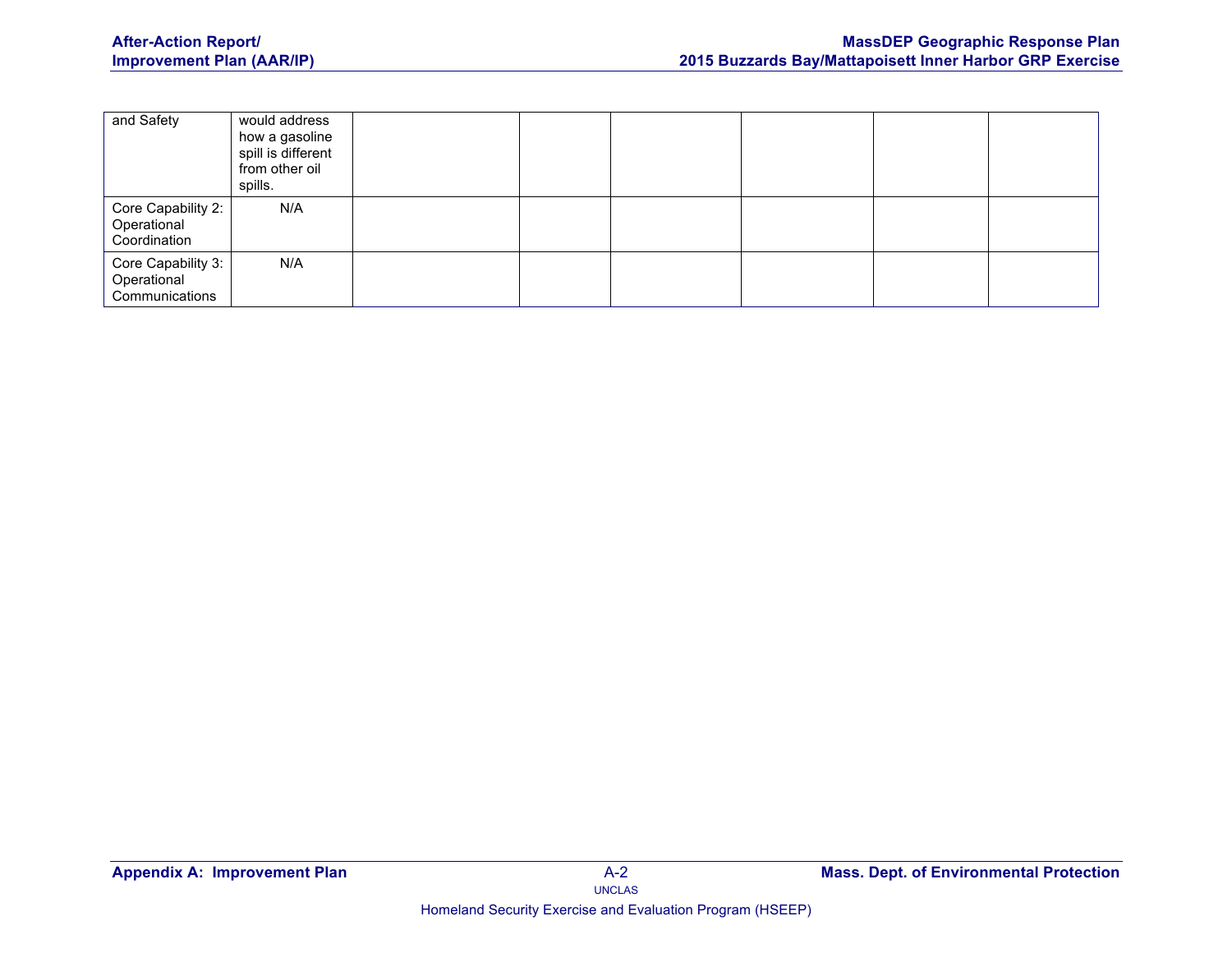# **APPENDIX B: EXERCISE PARTICIPANTS**

| <b>Participating Organizations</b>                             |                          |  |  |  |  |
|----------------------------------------------------------------|--------------------------|--|--|--|--|
| <b>Federal</b>                                                 | <b>Participant Count</b> |  |  |  |  |
| United States Coast Guard (USCG)                               | 4                        |  |  |  |  |
| <b>State</b>                                                   |                          |  |  |  |  |
| Massachusetts Department of Environmental Protection (MassDEP) | 2                        |  |  |  |  |
| Nuka Research and Planning Group, LLC (contractor for MassDEP) | 3                        |  |  |  |  |
| Moran Environmental Recovery (contractor for MassDEP)          | 2                        |  |  |  |  |
| <b>Town of Mattapoisett MA</b>                                 |                          |  |  |  |  |
| <b>Mattapoisett Fire Department</b>                            | 8                        |  |  |  |  |
| <b>Mattapoisett Harbormaster</b>                               | 3                        |  |  |  |  |
| <b>Town of Marion, MA</b>                                      |                          |  |  |  |  |
| <b>Marion Fire Department</b>                                  | 6                        |  |  |  |  |
| <b>Marion Harbormaster</b>                                     | 3                        |  |  |  |  |
| TOTAL                                                          | 31                       |  |  |  |  |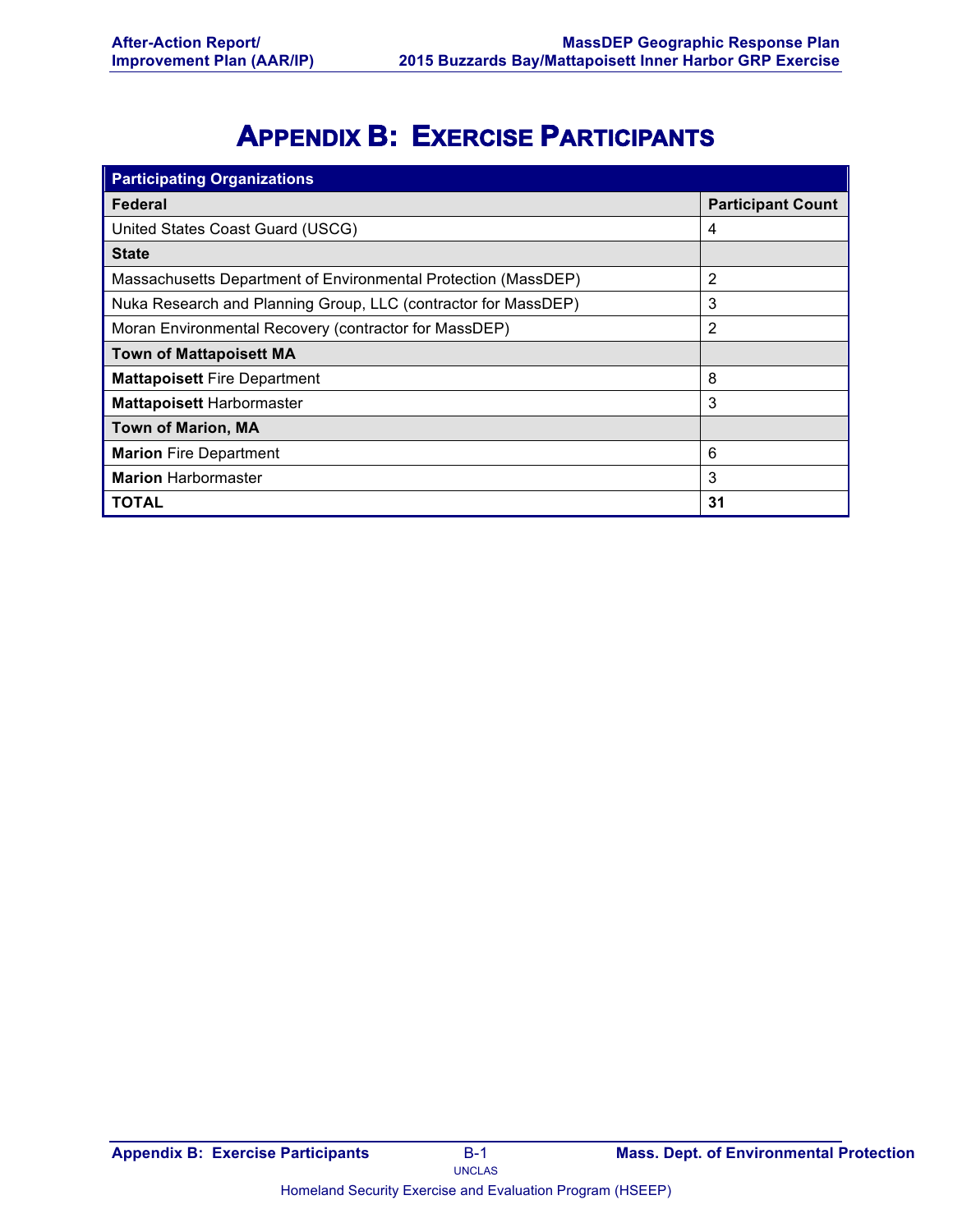# **APPENDIX C: EXERCISE EVALUATION FORM**

#### **Massachusetts DEP 2015 Buzzards Bay GRP Exercise – PARTICIPANT EVALUATION**

| Mattapoisett, Marion - Mattapoisett Harbor GRP Exercise                                                                                           |                     | <b>Exercise date: 09JUN15</b> |     |  |  |
|---------------------------------------------------------------------------------------------------------------------------------------------------|---------------------|-------------------------------|-----|--|--|
| Participant Name (optional):<br>Participant Organization:                                                                                         |                     |                               |     |  |  |
| What was your role in exercise? (participant, evaluator, observer, etc.)                                                                          |                     |                               |     |  |  |
|                                                                                                                                                   |                     |                               |     |  |  |
| What was your level of spill response experience prior to this exercise?                                                                          |                     |                               |     |  |  |
| <b>NONE</b><br>TRAINING ONLY                                                                                                                      | SOME SPILL RESPONSE | A LOT                         |     |  |  |
| Please check a box to respond to the following.                                                                                                   |                     | <b>YES</b>                    | NO. |  |  |
| 1. I feel more prepared to deploy oil spill<br>response equipment now than I did prior to this<br>exercise.                                       |                     |                               |     |  |  |
| 2. I have a better understanding of spill<br>response tactics than I did prior to this exercise.                                                  |                     |                               |     |  |  |
| 3. I would participate in future oil spill response                                                                                               |                     |                               |     |  |  |
| equipment or Geographic Response Plan<br>deployments at other sites.                                                                              |                     |                               |     |  |  |
| 4. The objectives were clearly explained and the                                                                                                  |                     |                               |     |  |  |
| deployment exercise met the objectives.                                                                                                           |                     |                               |     |  |  |
| 5. The exercise was conducted safely.<br>Based on your experience today, would you feel comfortable setting a similar                             |                     |                               |     |  |  |
| boom array during an actual incident?                                                                                                             |                     |                               |     |  |  |
| <b>NOT AT ALL</b><br>A LITTLE<br><b>MODERATELY</b><br><b>VERY</b>                                                                                 |                     |                               |     |  |  |
| Please evaluate how well the Mattapoisett Town Wharf/Landing worked                                                                               |                     |                               |     |  |  |
| for deploying and demobilizing boom from the trailer for this deployment:                                                                         |                     |                               |     |  |  |
| Ideal staging area for boom for this tactic.<br>Sufficient as a staging area for boom for this tactic.                                            |                     |                               |     |  |  |
| Not sufficient as a staging area for boom for this tactic.                                                                                        |                     |                               |     |  |  |
|                                                                                                                                                   |                     |                               |     |  |  |
| Did the Exercise Plan (map diagram) provide clear direction as to how and<br>where to deploy the boom? If not, please identify problems & suggest |                     |                               |     |  |  |
| improvements.                                                                                                                                     |                     |                               |     |  |  |
|                                                                                                                                                   |                     |                               |     |  |  |
|                                                                                                                                                   |                     |                               |     |  |  |
|                                                                                                                                                   |                     |                               |     |  |  |
|                                                                                                                                                   |                     |                               |     |  |  |
|                                                                                                                                                   |                     |                               |     |  |  |

#### *PLEASE USE THE BACK OF THIS PAGE FOR ANY ADDITIONAL COMMENTS*